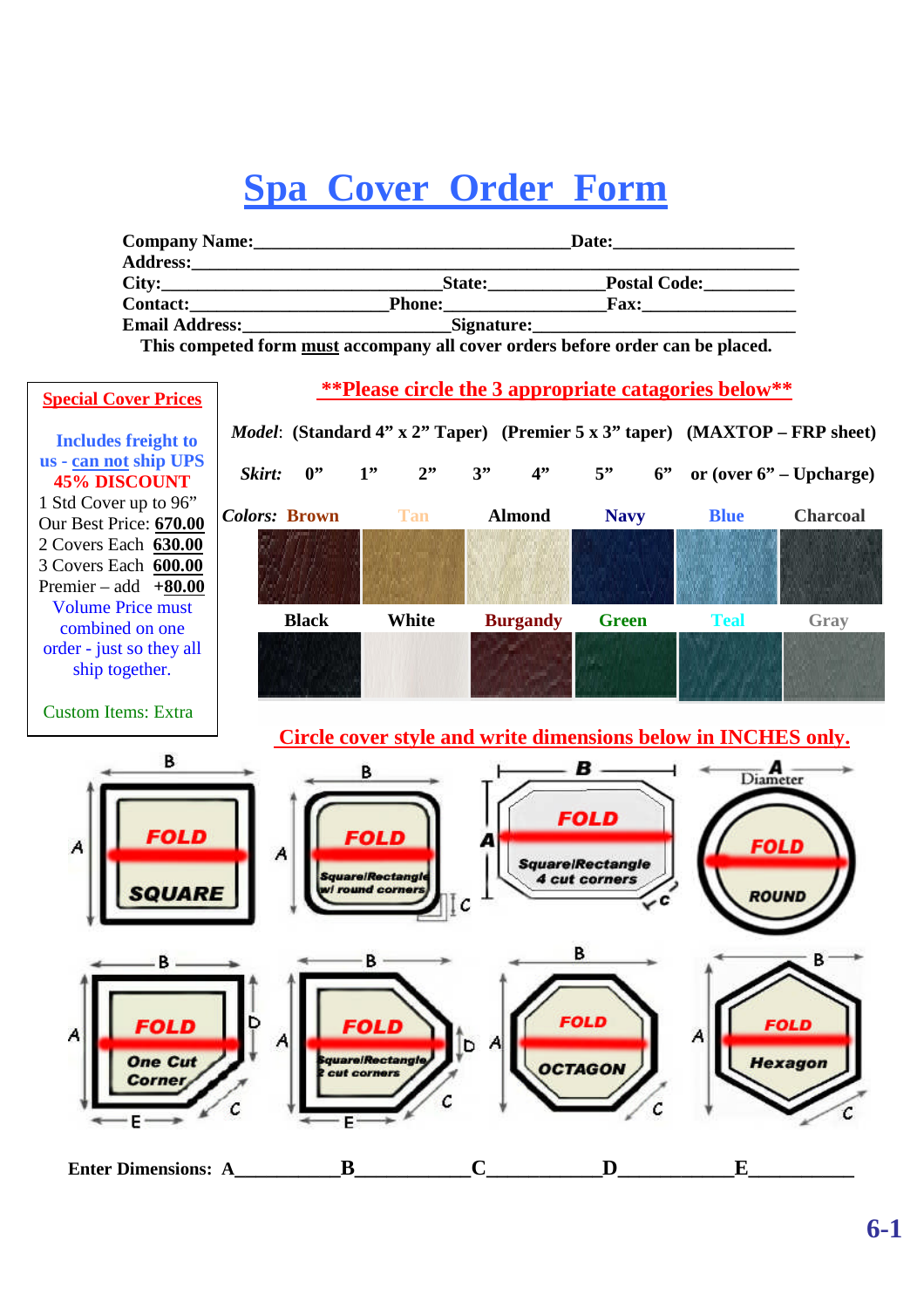# **Hydro-Quip™ Spa Equipment**

#### **HYDROQUIP HFATMAX HeatMax RHS** Series Heaters **THYDROQUIP**

| <b>Description</b>    |     | <b>Wattage</b> | Price           |
|-----------------------|-----|----------------|-----------------|
| <b>Heatmax RHS 11</b> | 240 | .              | 995.00 / 695.00 |

#### **UNIVERSAL RITE-FIT HEATER ASSEMBLY**

Hydro-Quip introduces our new universal RITE FIT heater assembly. This innovative design allows you to use the RITE FIT heater to replace many on the market today. Save on inventory and save space, no need to carry so many different models when you only need one, the RITE FIT universal heater!

From the ease of installation to the efficiency of our products, your customers will be glad you made the "Smart Choice" and chose<br>equipment manufactured by Hydro-Quip, the industries oldest and most trusted supplier.



| <b>Model</b>                     | <b>Wattage (kW)</b> | <b>Size</b> | Length | <b>Price</b>   |
|----------------------------------|---------------------|-------------|--------|----------------|
| 48-1540-RS                       | 4.0                 | 2"          | 15"    | 120.00 / 99.00 |
| 48-1545-RS                       | 4.5                 | 2"          | 15"    | 120.00 / 99.00 |
| 48-1555-RS                       | 5.5                 | 2"          | 15"    | 120.00 / 99.00 |
| <b>Universal Heating Element</b> | 5.5                 | n/a         | $10$ " | 48.00 / 35.00  |
| <b>Universal Heating Element</b> | 4.0                 | n/a         | $10$ " | 48.00 / 35.00  |





**\*\*See Hydro-Quip Catalog for other available items\*\***